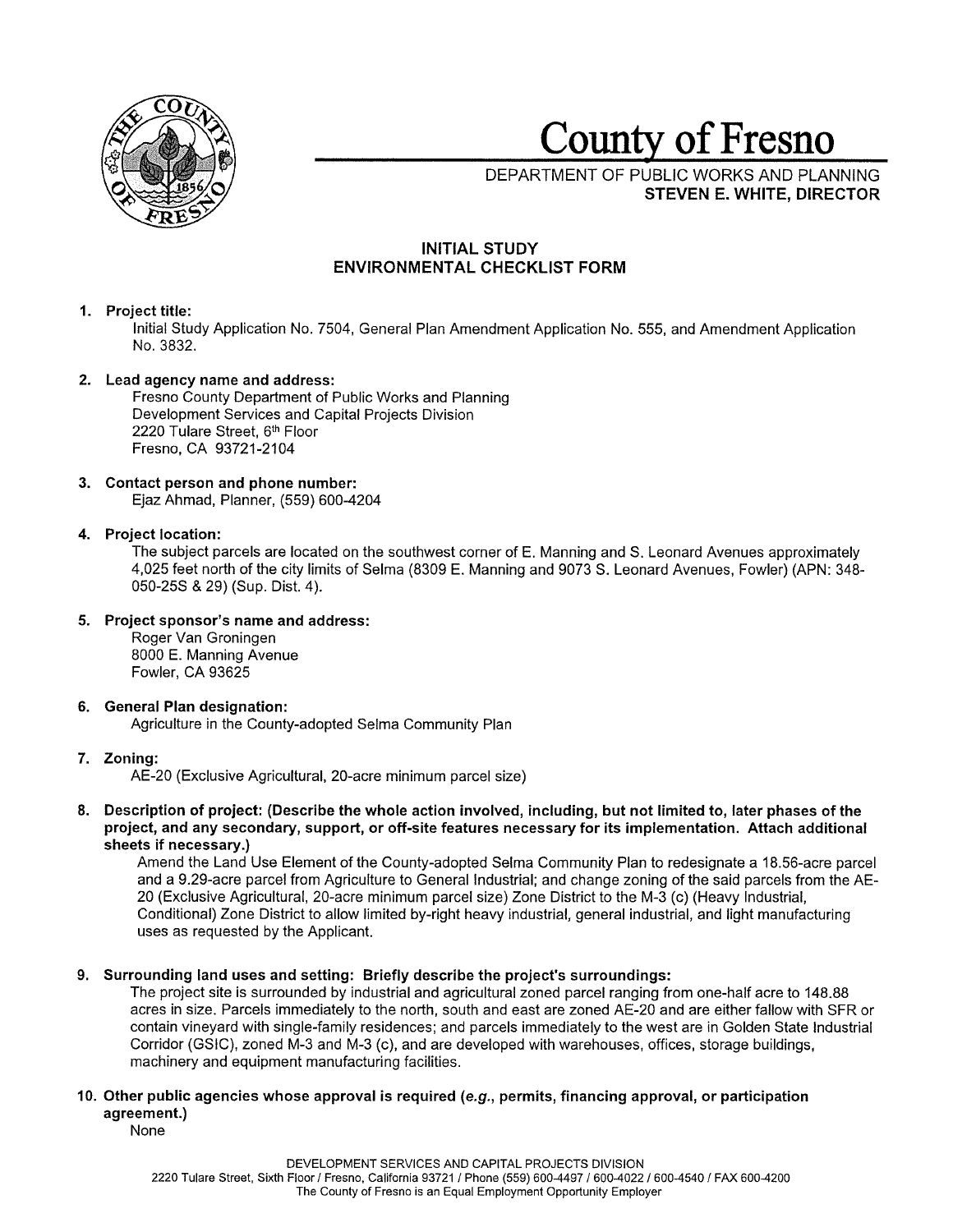## **11. Have California Native American tribes traditionally and culturally affiliated with the project area requested consultation pursuant to Public Resources Code Section 21080.3.1? If so, is there a plan for consultation that includes, for example, the determination of significance of impacts to tribal cultural resources, procedures regarding confidentiality, etc.?**

NOTE: Conducting consultation early in the CEQA process allows tribal governments, lead agencies, and project proponents to discuss the level of environmental review, identify and address potential adverse impacts to tribal cultural resources, and reduce the potential for delay and conflict in the environmental review process. (See Public Resources Code section 21080.3.2.) Information may also be available from the California Native American Heritage Commission's Sacred Lands File per Public Resources Code Section 5097.96 and the California Historical Resources Information System administered by the California Office of Historic Preservation. Please also note that Public Resources Code section 21082.3(c) contains provisions specific to confidentiality.

The project site is in an area not designated as highly or moderately sensitive for archeological resources. Pursuant to Assembly Bill (AB) 52, the subject proposal was routed to the Santa Rosa Rancheria Tachi Yakut Tribe, Picayune Rancheria of the Chukchansi Indians, Dumna Wo Wah Tribal Government, and Table Mountain Rancheria offering them an opportunity to consult under Public Resources Code (PRC) Section 21080.3(b) with a 30-day window to formally respond to the County letter. No tribe requested consultation, resulting in no further action on the part of the County. The Table Mountain Rancheria (TMR), however, requested to be informed in the unlikely event that cultural resources are identified on the property. As such, implementation of Mitigation Measure that has been included in Section V. CULTURAL RESOURCES above. would reduce any potential impact to tribal cultural resources to less than significant.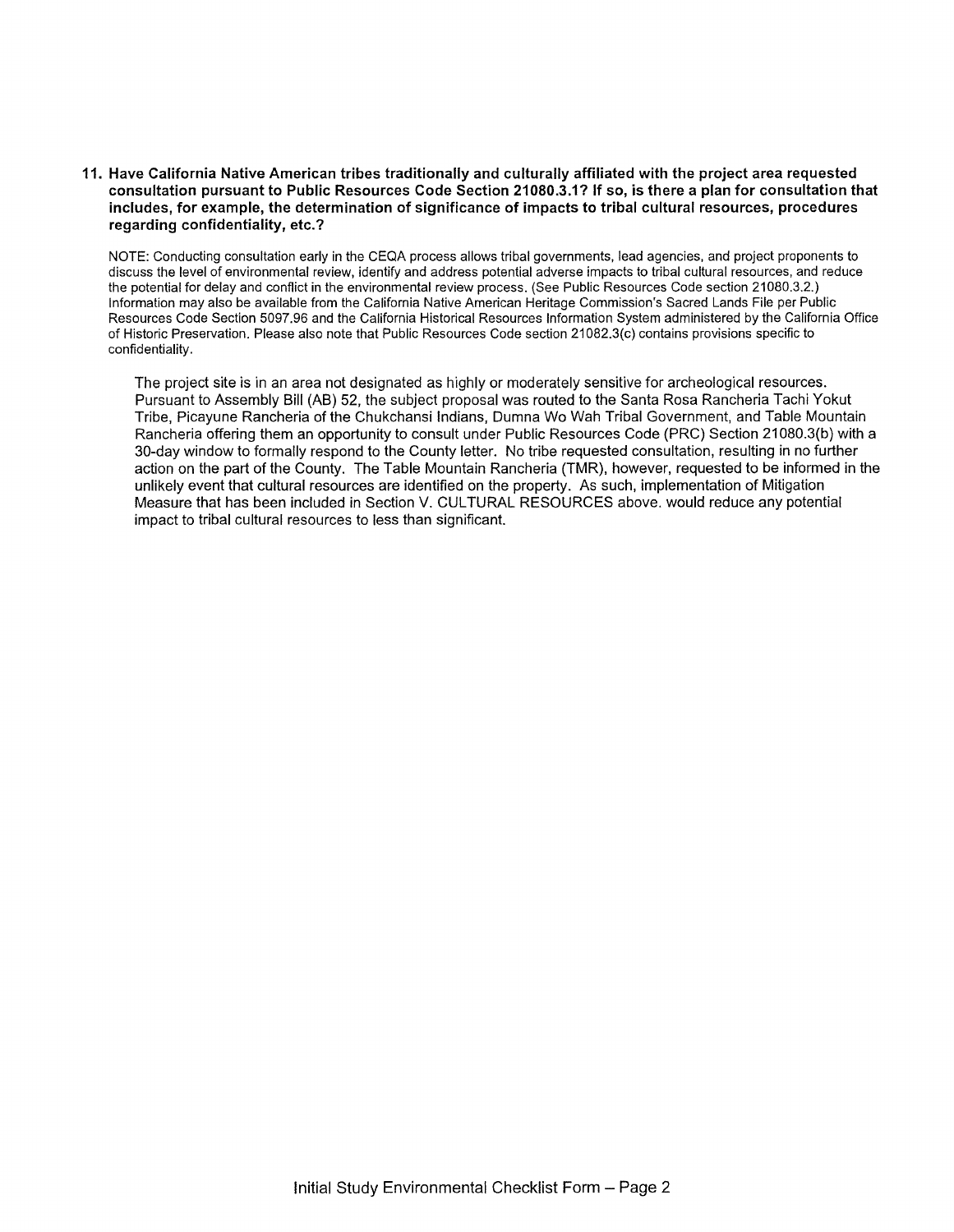# **ENVIRONMENTAL FACTORS POTENTIALLY AFFECTED:**

The environmental factors checked below would be potentially affected by this project, involving at least one impact that is a "Potentially Significant Impact" as indicated by the checklist on the following pages.

|                                                   | Aesthetics                         |  | <b>Agriculture and Forestry Resources</b> |  |
|---------------------------------------------------|------------------------------------|--|-------------------------------------------|--|
|                                                   | Air Quality                        |  | <b>Biological Resources</b>               |  |
|                                                   | <b>Cultural Resources</b>          |  | Energy                                    |  |
|                                                   | Geology/Soils                      |  | <b>Greenhouse Gas Emissions</b>           |  |
|                                                   | Hazards & Hazardous Materials      |  | Hydrology/Water Quality                   |  |
|                                                   | Land Use/Planning                  |  | <b>Mineral Resources</b>                  |  |
|                                                   | Noise                              |  | Population/Housing                        |  |
|                                                   | <b>Public Services</b>             |  | Recreation                                |  |
|                                                   | Transportation                     |  | <b>Tribal Cultural Resources</b>          |  |
|                                                   | Utilities/Service Systems          |  | <b>Wildfire</b>                           |  |
|                                                   | Mandatory Findings of Significance |  |                                           |  |
| DETERMINATION OF REQUIRED ENVIRONMENTAL DOCUMENT: |                                    |  |                                           |  |

On the basis of this initial evaluation:

D I find that the proposed project **COULD NOT** have a significant effect on the environment. **A NEGATIVE DECLARATION WILL BE PREPARED.** 

 $\boxtimes$  I find that although the proposed project could have a significant effect on the environment, there will not be a significant effect in this case because the Mitigation Measures described on the attached sheet have been added to the project. **A MITIGATED NEGATIVE DECLARATION WILL BE PREPARED.** 

D I find the proposed project **MAY** have a significant effect on the environment, and an **ENVIRONMENTAL IMPACT REPORT** is required

I find that as a result of the proposed project, no new effects could occur, or new Mitigation Measures would be required that have not been addressed within the scope of a previous Environmental Impact Report.

| <b>PERFORMED BY:</b>       | <b>REVIEWED BY:</b>                        |  |  |
|----------------------------|--------------------------------------------|--|--|
| Faldmag                    | <b><i><i><b>Space Assettes</b></i></i></b> |  |  |
| <b>Ejaz Ahmad, Planner</b> | David Randall, Senior Planner              |  |  |
| 06-14-2022<br>Date:        | Date:                                      |  |  |

EA:

G:\4360Devs&Pln\PROJSEC\PROJDOCS\AA\3800-3899\3832 - See GPA 555\IS-CEQA\AA 3832 IS Checklist.docx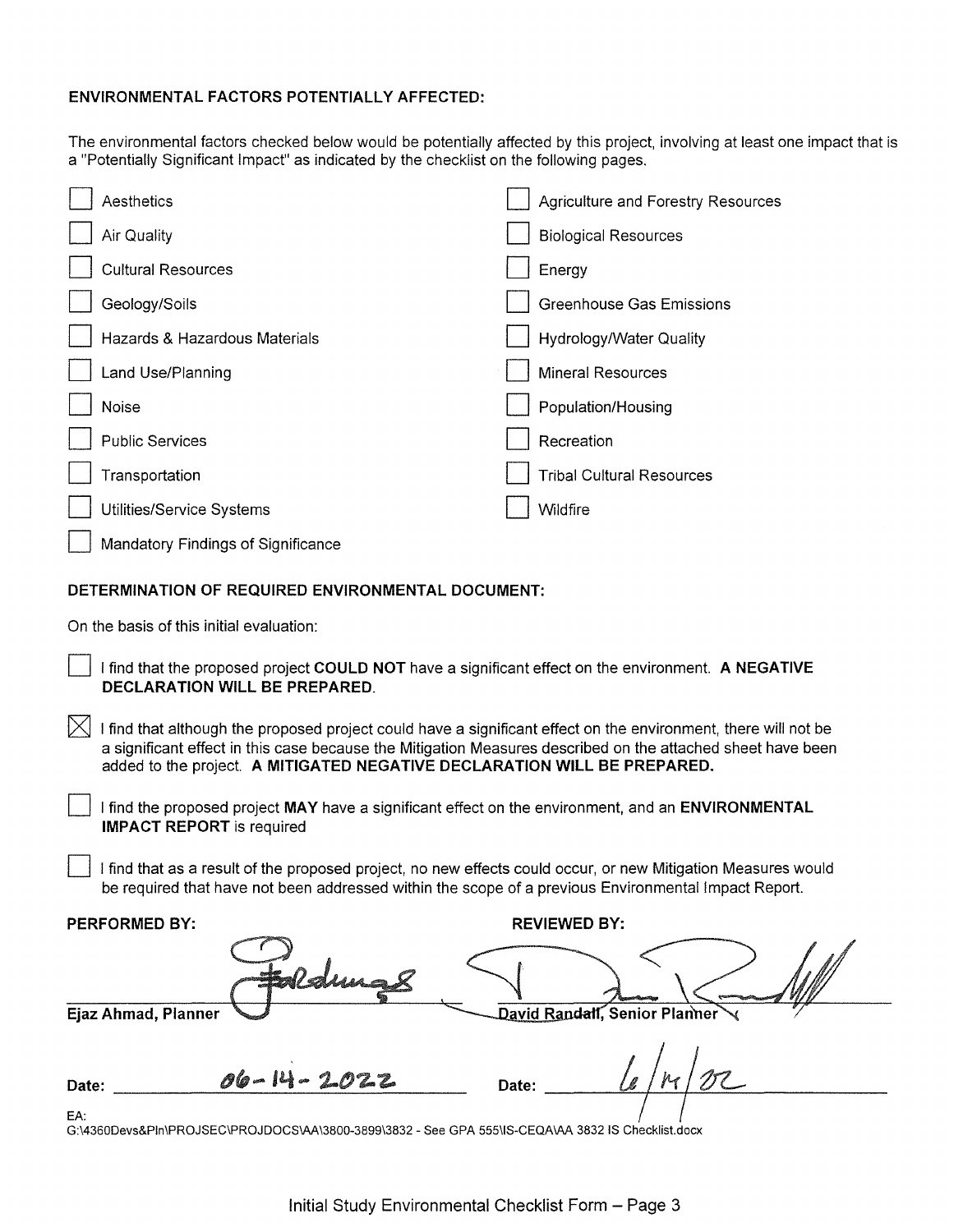# **INITIAL STUDY ENVIRONMENTAL CHECKLIST FORM (General Plan Amendment Application No. 555, Amendment Application No. 3832, Initial Study Application No. 7504)**

The following checklist is used to determine if the proposed project could potentially have a significant effect on the environment. Explanations and information regarding each question follow the checklist.

- $1 = No$  Impact
- 2 = Less Than Significant Impact
- 3 = Less Than Significant Impact with Mitigation Incorporated
- 4 = Potentially Significant Impact

### I. AESTHETICS

Except as provided in Public Resources Code Section 21099, would the project:

- \_1\_ a) Have a substantial adverse effect on a scenic vista?
- 1 b) Substantially damage scenic resources, including, but not limited to, trees, rock outcroppings, and historic buildings within a state scenic highway?
- *\_L* c) In non-urbanized areas, substantially degrade the existing visual character or quality of public views of the site and its surroundings? (Public views are those that are experienced from a publicly accessible vantage point.) If the project is in an urbanized area, would the project conflict with applicable zoning and other regulations governing scenic quality?
- 13 d) Create a new source of substantial light or glare that would adversely affect day or nighttime views in the area?

## II. AGRICULTURAL AND FORESTRY RESOURCES

In determining whether impacts to agricultural resources are significant environmental effects, lead agencies may refer to the California Agricultural Land Evaluation and Site Assessment Model (1997) prepared by the California Dept. of Conservation as an optional model to use in assessing impacts on agriculture and farmland. In determining whether impacts to forest resources, including timberland, are significant environmental effects, lead agencies may refer to information compiled by the California Department of Forestry and Fire Protection regarding the state's inventory of forest land, including the Forest and Range Assessment Project and the Forest Legacy Assessment project; and forest carbon measurement methodology in Forest Protocols adopted by the California Air Resources Board. Would the project:

- *\_L* a) Convert Prime Farmland, Unique Farmland, or Farmland of Statewide Importance, as shown on the maps prepared pursuant to the Farmland Mapping and Monitoring Program of the California Resources Agency, to non-agricultural use?
- 1 b) Conflict with existing zoning for agricultural use, or a Williamson Act Contract?
- \_1\_ c) Conflict with existing zoning for forest land, timberland or timberland zoned Timberland Production?
- 1 d) Result in the loss of forest land or conversion of forest land to non-forest use?
- *\_L* e) Involve other changes in the existing environment which, due to their location or nature, could result in conversion of Farmland to non-agricultural use or conversion of forest land to non-forest use?

#### **III.** AIR QUALITY

Where available, the significance criteria established by the applicable air quality management district or air pollution control district may be relied upon to make the following determinations. Would the project:

- *\_L* a) Conflict with or obstruct implementation of the applicable Air Quality Plan?
- *\_L* b) Result in a cumulatively considerable net increase of any criteria pollutant for which the project region is nonattainment under an applicable federal or state ambient air quality standard?
- *\_L* c) Expose sensitive receptors to substantial pollutant concentrations?
- *\_L* d) Result in other emissions (such as those leading to odors) adversely affecting a substantial number of people?

#### IV. BIOLOGICAL RESOURCES

#### Would the project:

- 1 a) Have a substantial adverse effect, either directly or through habitat modifications, on any species identified as a candidate, sensitive, or special-status species in local or regional plans, policies, or regulations, or by the California Department of Fish and Wildlife or U.S. Fish and Wildlife Service?
- 1 b) Have a substantial adverse effect on any riparian habitat or other sensitive natural community identified in local or regional plans, policies, regulations, or by the California Department of Fish and Wildlife or U.S. Fish and Wildlife Service?
- \_1\_ c) Have a substantial adverse effect on state or federallyprotected wetlands (including, but not limited to, marsh, vernal pool, coastal, etc.) through direct removal, filling, hydrological interruption, or other means?
- 1\_ d) Interfere substantially with the movement of any native resident or migratory fish or wildlife species or with established native resident or migratory wildlife corridors, or impede the use of native wildlife nursery sites?
- e) Conflict with any local policies or ordinances protecting biological resources, such as a tree preservation policy or ordinance?
- 1 f) Conflict with the provisions of an adopted Habitat Conservation Plan, Natural Community Conservation Plan, or other approved local, regional, or state Habitat Conservation Plan?

### V. CULTURAL RESOURCES

#### Would the project:

- 3 a) Cause a substantial adverse change in the significance of a historical resource pursuant to Section 15064.5?
- \_]\_ b) Cause a substantial adverse change in the significance of an archaeological resource pursuant to Section 15064.5?
- \_]\_ c) Disturb any human remains, including those interred outside of formal cemeteries?

## VI. ENERGY

#### Would the project:

- 13 a) Result in potentially significant environmental impact due to wasteful, inefficient, or unnecessary consumption of energy resources during project construction or operation?
- 1 b) Conflict with or obstruct a state or local plan for renewable energy or energy efficiency?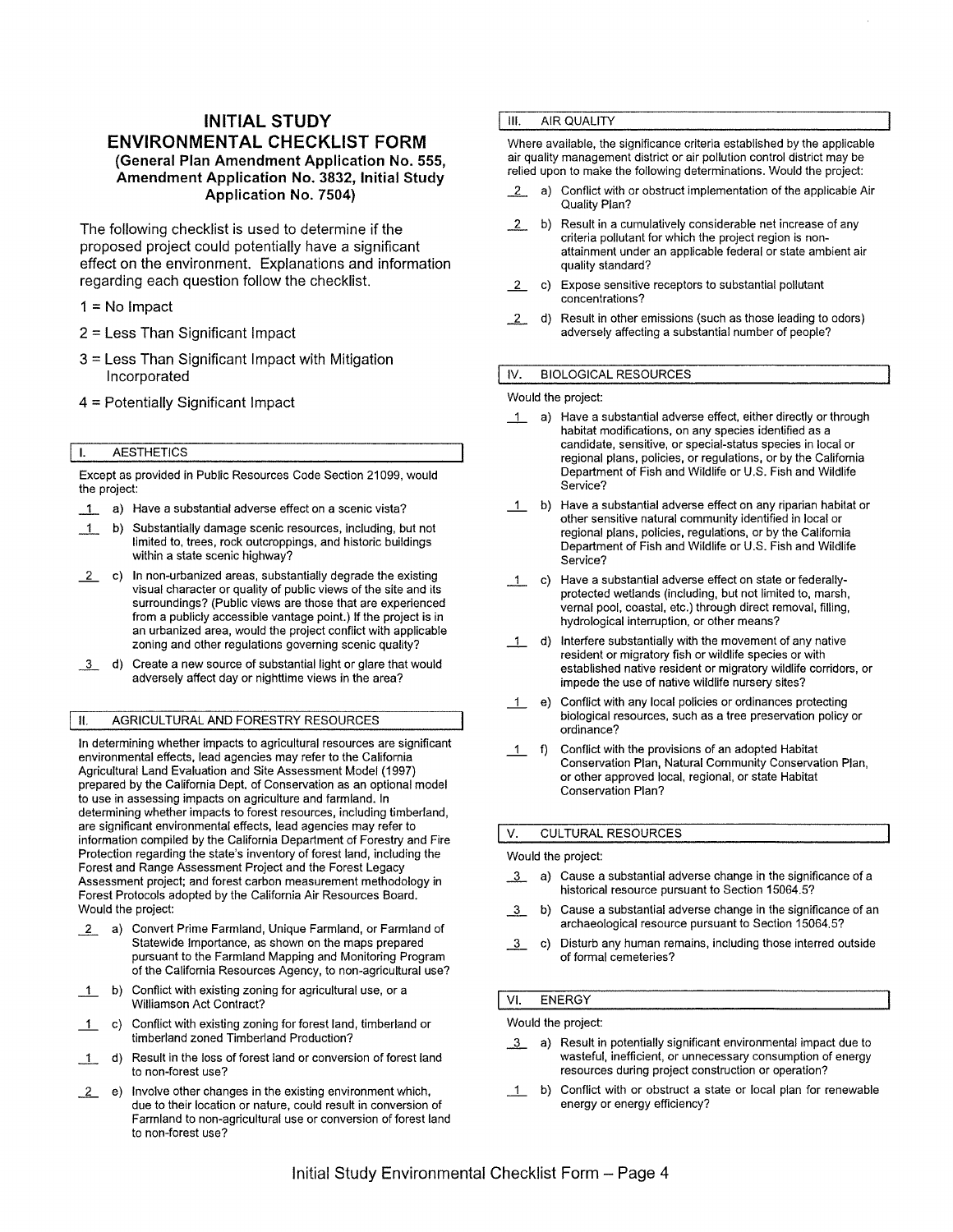VII. GEOLOGY AND SOILS

Would the project:

- a) Directly or indirectly cause potential substantial adverse effects, including the risk of loss, injury, or death involving:
- *\_L* i) Rupture of a known earthquake fault, as delineated on the most recent Alquist-Priolo Earthquake Fault Zoning Map issued by the State Geologist for the area or based on other substantial evidence of a known fault?
- *\_L*  ii) Strong seismic ground shaking?
- *\_L*  iii) Seismic-related ground failure, including liquefaction?
- $\mathbf{1}$ iv) Landslides?
- 2 b) Result in substantial soil erosion or loss of topsoil?
- $\Box$ Be located on a geologic unit or soil that is unstable, or that would become unstable as a result of the project, and potentially result in on- or off-site landslide, lateral spreading, subsidence, liquefaction, or collapse?
- *\_L* d) Be located on expansive soil as defined in Table 18-1-B of the Uniform Building Code (1994), creating substantial direct or indirect risks to life or property?
- *\_L* e) Have soils incapable of adequately supporting the use of septic tanks or alternative waste water disposal systems where sewers are not available for the disposal of waste water?
- *\_L* f) Directly or indirectly destroy a unique paleontological resource or site or unique geologic feature?

## VIII. GREENHOUSE GAS EMISSIONS

Would the project:

- *\_L* a) Generate greenhouse gas emissions, either directly or indirectly, that may have a significant impact on the environment?
- *\_L* !2) Conflict with an applicable plan, policy or regulation adopted for the purpose of reducing the emissions of greenhouse gases?

#### IX. HAZARDS AND HAZARDOUS MATERIALS

Would the project:

- *\_L* a) Create a significant hazard to the public or the environment through the routine transport, use, or disposal of hazardous materials?
- *\_L* b) Create a significant hazard to the public or the environment through reasonably foreseeable upset and accident conditions involving the release of hazardous materials into the environment?
- *\_L* c) Emit hazardous emissions or handle hazardous or acutely hazardous materials, substances, or waste within onequarter mile of an existing or proposed school?
- 1 d) Be located on a site which is included on a list of hazardous materials sites compiled pursuant to Government Code Section 65962.5 and, as a result, create a significant hazard to the public or the environment?
- \_1\_ e) For a project located within an airport land use plan or, where such a plan has not been adopted, within two miles of a public airport or public use airport, result in a safety hazard or excessive noise for people residing or working in the project area?
- \_1\_ f) Impair implementation of or physically interfere with an adopted emergency response plan or emergency evacuation plan?
- 1 g) Expose people or structures, either directly or indirectly, to a significant risk of loss, injury or death involving wildland fires?

### X. HYDROLOGY AND WATER QUALITY

### Would the project:

- *\_L* a) Violate any water quality standards or waste discharge requirements or otherwise substantially degrade surface or groundwater quality?
- \_1\_ b) Substantially decrease groundwater supplies or interfere substantially with groundwater recharge such that the project may impede sustainable groundwater management of the basin?
- *\_L* c) Substantially alter the existing drainage pattern of the site or area, including through the alteration of the course of a stream or river or through the addition of impervious surfaces, in a manner which would result in substantial erosion or siltation on or off site?
- *\_L* i) Result in substantial erosion or siltation on or off site;
- *\_L* ii) Substantially increase the rate or amount of surface runoff in a manner which would result in flooding on or off site;
- *\_L* iii) Create or contribute runoff water which would exceed the capacity of existing or planned storm water drainage systems or provide substantial additional sources of polluted runoff; or
- 2 *iv*) Impede or redirect flood flows?
- \_1\_ d) In flood hazard, tsunami, or seiche zones, risk release of pollutants due to project inundation?
- \_1\_ e) Conflict with or obstruct implementation of a water quality control plan or sustainable groundwater management plan?

### XI. LAND USE AND PLANNING

### Would the project:

- 1\_ a) Physically divide an established community?
- *\_L* b) Cause a significant environmental impact due to a conflict with any land use plan, policy, or regulation adopted for the purpose of avoiding or mitigating an environmental effect?

### XII. MINERAL RESOURCES

Would the project:

- 1 a) Result in the loss of availability of a known mineral resource that would be of value to the region and the residents of the state?
- \_1\_ b) Result in the loss of availability of a locally-important mineral resource recovery site delineated on a local General Plan, Specific Plan or other land use plan?

### XIII. NOISE

#### Would the project result in:

- \_1\_ a) Generation of a substantial temporary or permanent increase in ambient noise levels in the vicinity of the project in excess of standards established in the local general plan or noise ordinance, or applicable standards of other agencies?
- 1 b) Generation of excessive ground-borne vibration or groundborne noise levels?
- \_1\_ c) For a project located within the vicinity of a private airstrip or an airport land use plan or, where such a plan has not been adopted, within two miles of a public airport or public use airport, exposing people residing or working in the project area to excessive noise levels?

### XIV. POPULATION AND HOUSING

#### Would the project:

1 a) Induce substantial unplanned population growth in an area, either directly (for example, by proposing new homes and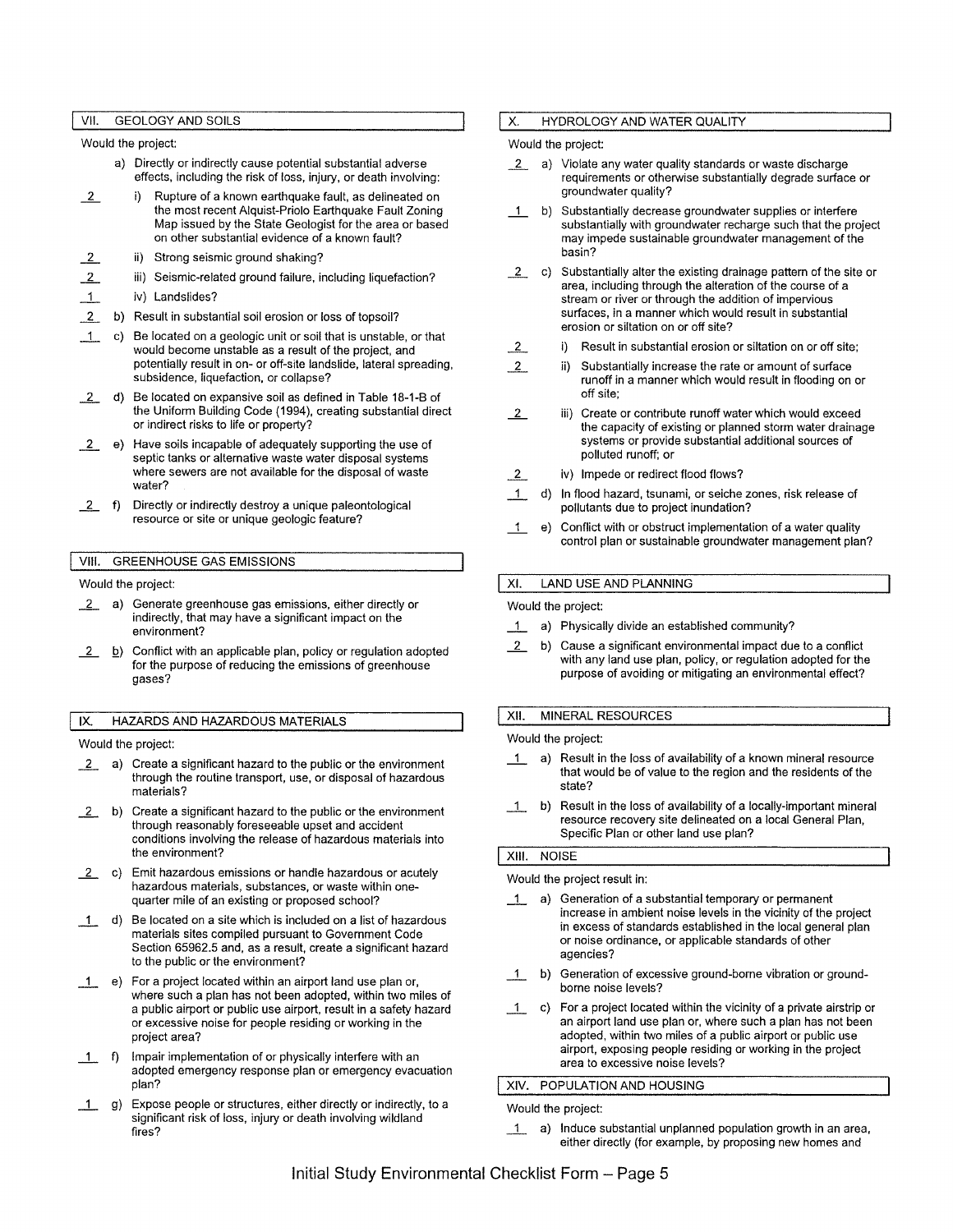businesses) or indirectly (for example, through extension of roads or other infrastructure)?

\_1\_ b) Displace substantial numbers of existing people or housing, necessitating the construction of replacement housing elsewhere?

### XV. PUBLIC SERVICES

#### Would the project:

- 1\_ a) Result in substantial adverse physical impacts associated with the provision of new or physically-altered governmental facilities, or the need for new or physically-altered governmental facilities, the construction of which could cause significant environmental impacts, in order to maintain acceptable service ratios, response times or other performance objectives for any of the public services:
- \_1\_ i) Fire protection?
- 1\_ ii) Police protection?
- 1 iii) Schools?
- 1 iv) Parks?
- \_1\_ v) Other public facilities?

## XVI. RECREATION

#### Would the project:

- 1 a) Increase the use of existing neighborhood and regional parks or other recreational facilities such that substantial physical deterioration of the facility would occur or be accelerated?
- \_1\_ b) Include recreational facilities or require the construction or expansion of recreational facilities, which might have an adverse physical effect on the environment?

#### XVII. TRANSPORTATION

#### Would the project:

- 3 a) Conflict with a program, plan, ordinance or policy addressing the circulation system, including transit, roadway, bicycle and pedestrian facilities?
- 1 b) Would the project conflict or be inconsistent with CEQA Guidelines section 15064.3, subdivision (b)?
- 2. c) Substantially increase hazards due to a geometric design feature (e.g., sharp curves or dangerous intersections) or incompatible uses (e.g., farm equipment)?
- 1 d) Result in inadequate emergency access?

## XVIII. TRIBAL CULTURAL RESOURCES

#### Would the project:

- 1.2. a) Would the project cause a substantial adverse change in the significance of a tribal cultural resource, defined in Public Resources Code Section 21074 as either a site, feature, place, cultural landscape that is geographically defined in terms of the size and scope of the landscape, sacred place, or object with cultural value to a California Native American tribe, and that is:
- 1.2. i) Listed or eligible for listing in the California Register of Historical Resources, or in a local register of historical resources as defined in Public Resources Code Section 5020.1 (k), or
- 1.... ii) A resource determined by the lead agency, in its discretion and supported by substantial evidence, to be significant pursuant to criteria set forth in subdivision (c) of Public Resources Code Section 5024.1? In applying the criteria set

forth in subdivision (c) of Public Resource Code Section 5024.1, the lead agency shall consider the significance of the resource to a California Native American tribe.)

#### **XIX.** UTILITIES AND SERVICE SYSTEMS

#### Would the project:

- 2. a) Require or result in the relocation or construction of new or expanded water, wastewater treatment or storm water drainage, electric power, natural gas, or telecommunications facilities, the construction or relocation of which could cause significant environmental effects?
- \_1...\_ b) Have sufficient water supplies available to serve the project and reasonably foreseeable future development during normal, dry and multiple dry years?
- $2$ . c) Result in a determination by the wastewater treatment provider which serves or may serve the project that it has adequate capacity to serve the project's projected demand in addition to the provider's existing commitments?
- 1 d) Generate solid waste in excess of State or local standards, or in excess of the capacity of local infrastructure, or otherwise impair the attainment of solid waste reduction goals?
- \_1\_ e) Comply with federal, state, and local management and reduction statutes and regulations related to solid waste?

### XX. WILDFIRE

If located in or near state responsibility areas or lands classified as very high fire hazard severity zones, would the project:

- 2. a) Substantially impair an adopted emergency response plan or emergency evacuation plan?
- 2. b) Due to slope, prevailing winds, and other factors, exacerbate wildfire risks, and thereby expose project occupants to pollutant concentrations from a wildfire or the uncontrolled spread of a wildfire?
- 2. c) Require the installation or maintenance of associated infrastructure (such as roads, fuel breaks, emergency water sources, power lines or other utilities) that may exacerbate fire risk or that may result in temporary or ongoing impacts to the environment?
- 1.2. d) Expose people or structures to significant risks, including downslope or downstream flooding or landslides, as a result of runoff, post-fire slope instability, or drainage changes?

#### XXL MANDATORY FINDINGS OF SIGNIFICANCE

#### Would the project:

- 2. a) Have the potential to substantially degrade the quality of the environment, substantially reduce the habitat of a fish or wildlife species, cause a fish or wildlife population to drop below self-sustaining levels, threaten to eliminate a plant or animal community, substantially reduce the number or restrict the range of a rare or endangered plant or animal or eliminate important examples of the major periods of California history or prehistory?
- \_1...\_ b) Have impacts that are individually limited, but cumulatively considerable? ("Cumulatively considerable" means that the incremental effects of a project are considerable when viewed in connection with the effects of past projects, the effects of other current projects, and the effects of probable future projects.)
- \_1\_ c) Have environmental effects which will cause substantial adverse effects on human beings, either directly or indirectly?